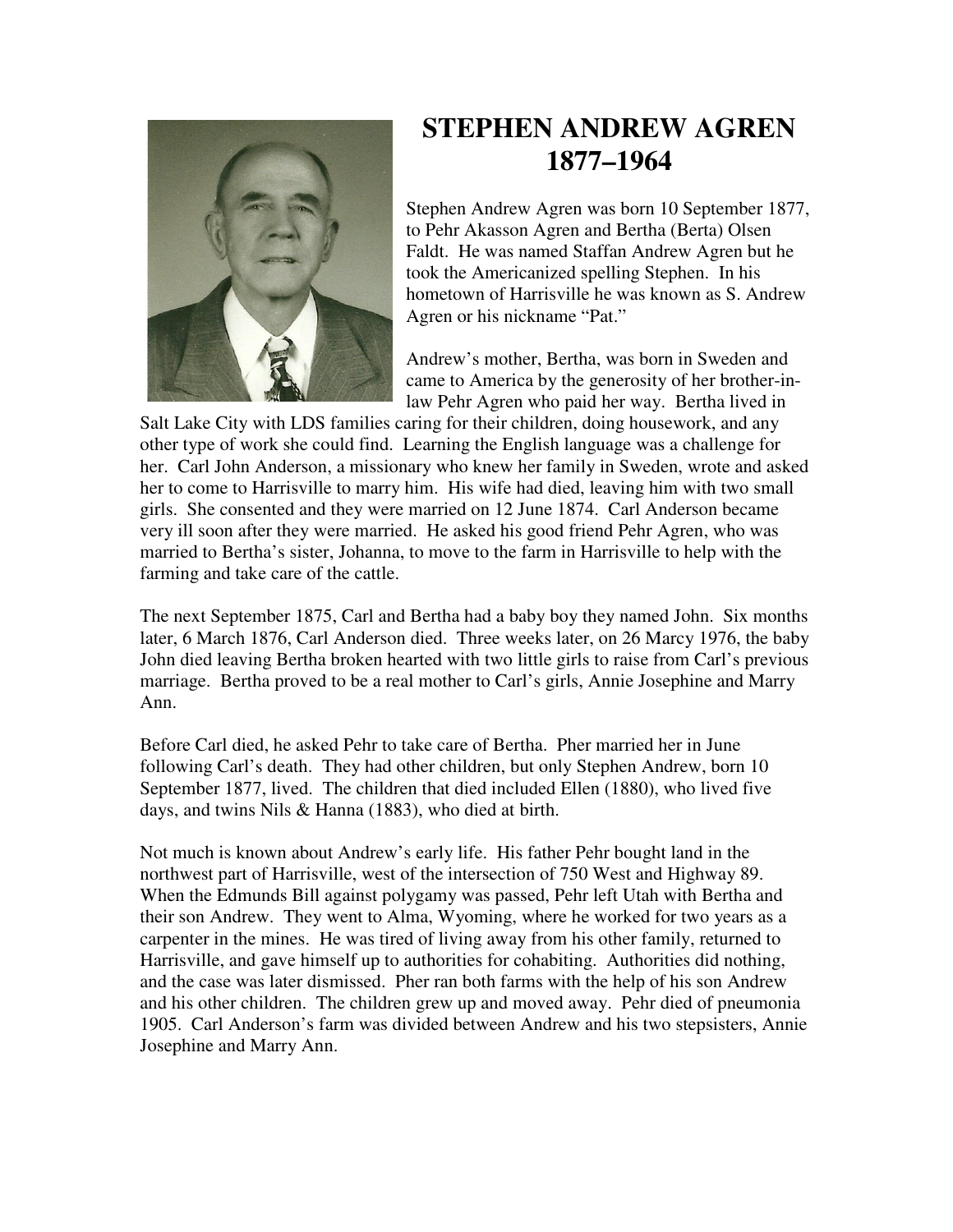Andrew enjoyed the activities of the ward and courting Samantha (Mattie) Cornelia Shurtleff. He especially liked to dance. He and Samantha were married on 12 November 1903, in the Salt Lake Temple. They set up in a small home in the south end of Harrisville where there first daughter Ruth was born in September 1904. They built a large two-story brick home on his property from the Anderson estate located at 408 North Harrisville Road. The home had a screened porch and included an apartment on the north end for his mother, Bertha.

Andrew and Samantha had the following children: Ruth, Eileen (1906), Bertha (1908), Fern (1911), Grant (1914), Karl (1916), June (1919) and Phyllis. Two of the children died while still young, Fern died in 1913 and Karl in 1922.

Andrew was a hard worker, a good farmer and a good neighbor. He helped others by loaning his farm machinery to them. He also cared for the widows they were acquainted with.

He raised cash crops of sugar beets, peas, hay, and grain. He raised corn for their chickens and other animals on the farm. He built large chicken coops and a large barn for his horses and dairy cows. He also sold milk and eggs. He had a large garden and raised vegetables, fruit trees, raspberries, and currants.

He was interested in civic affairs. He was on the board of the Farm Bureau and owned stock in Weber Central Dairy. He also served as financial clerk in the LDS Harrisville Ward for many years.

Andrew bought more land near 800 North Larsen Lane as tax sales were made available. He gradually increased the size of his farm.

Andrew liked attending the state fair in Salt Lake City, and each year he would take a different daughter with him. One year he entered some potatoes he had raised and won first prize. The girls helped on the farm, and Grant also helped when he was old enough. They gathered eggs, thinned beats, hoed weeds, cleaned stables, and worked in the harvest.

In the winter, Andrew would hook up his horses, "Old Topsy" and "Queen," to the bob sleigh and take the children for sleigh rides on the unplowed, icy roads through Harrisville. Children would hook on the back with sleds for a fun ride. Once in a while the family made trips to Idaho to visit relatives, but there were not many vacations as farm work took most of their time.

Samantha and Andrew were able to enjoy a few trips in their later life to visit church and national historical sites. In their older years, they sold the house and farm to their son Grant and his wife Louisa, and Andrew and Mattie lived for years in an apartment in the home. Andrew died from emphysema 4 February 1964, and was buried in the Ogden Cemetery.